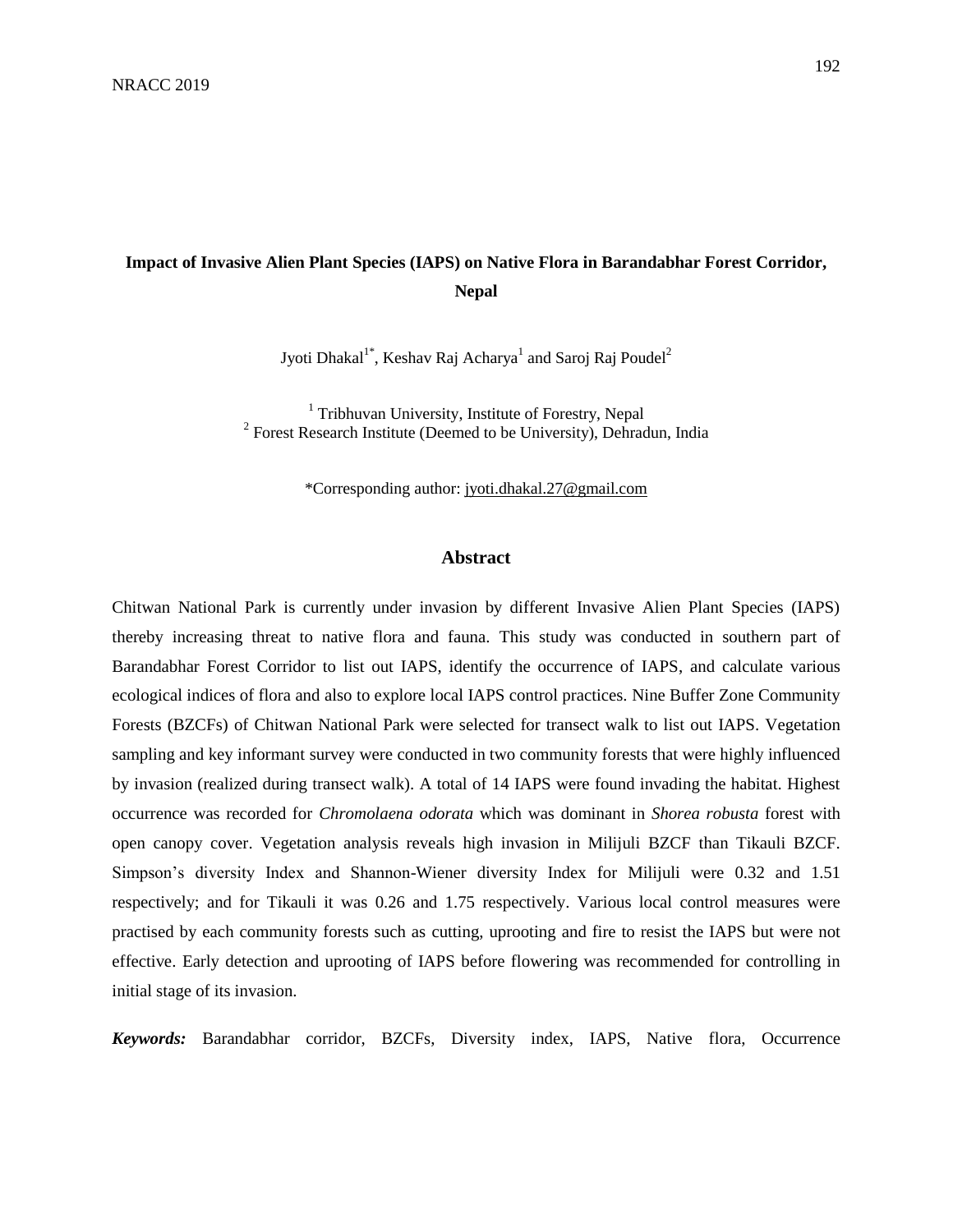#### **Introduction**

Challenging era of "invasion" has already started in globe following human activities. Nepal is also suffering from the introduction of Invasive Alien Plant Species (IAPS). As many as 179 species of these plants are naturalized (Shrestha et al., 2018) in different ecosystems with higher invasion in eastern and central parts of the country than the western region (Bhattarai et al., 2014) with majority of concentration lying in Terai and Siwalik regions (Poudel, 2016). Most of these invasive species are natives of the Americas. For Asia Pacific region, top invasive species include *Ageratina adenophora, Ageratum conyzoides, Chromolaena odorata, Eichhornia crassipes, Lantana camara, Mikania micrantha and Parthenium hysterophorus* (Sankaran et al., 2005). Nepal has a long history of introduction of such species and pioneer contributors were the British who brought economically important plants from almost all continents to the Indian sub-continent and later introduced in Nepal (Nurul Islam, 1991). Moreover, gardeners, horticulturists, foresters and the retired British Gorkha soldiers have also facilitated introduction of IAPS in Nepal (Kunwar, 2003). IAPS have potentiality to rapidly colonize range of habitats, which in turn modify plant community and ecological processes like nutrient cycling, energy flow or hydro-dynamic properties of the native ecosystem (Huston, 2004). Numerous natural or agriecosystems are damaged by forest invasive species which includes native forests and biodiversity (Srivastava & Singh, 2009). Not only loss of biodiversity but commercial value of biodiversity also deplete due to invasion. There are great concerns to production forestry because IAPS are associated with economic impacts (Padmanaba & Corlett, 2014). Many researchers have raised concerns of IAPS colonization at the boundary between protected areas and human-dominated areas (Alston & Richardson, 2006). Although IAPS are exerting serious pressures in conservation of native ecosystems in CNP and its Buffer Zone, these problems are not being taken seriously (Sapkota, 2007). Considering the importance of CNP as a protected area coupled with its importance as globally renowned conservation of biological richness, this study on biological invasion was conducted at its buffer zones as the latter have management implications as entry point to extend in entire areas.

#### **Materials and Methods**

#### **Study Area**

The study was conducted in Barandabhar forest which is a trans-boundary corridor that connects two important protected areas to Mahabharat range namely the Chitwan National Park (CNP), Nepal; and the Valmiki Tiger Reserve, India in the south and is intersected by east-west Mahendra Highway. The corridor is surrounded by Bharatpur sub-metropolitan city in the west and Ratnanagar and Kalika municipality in the east.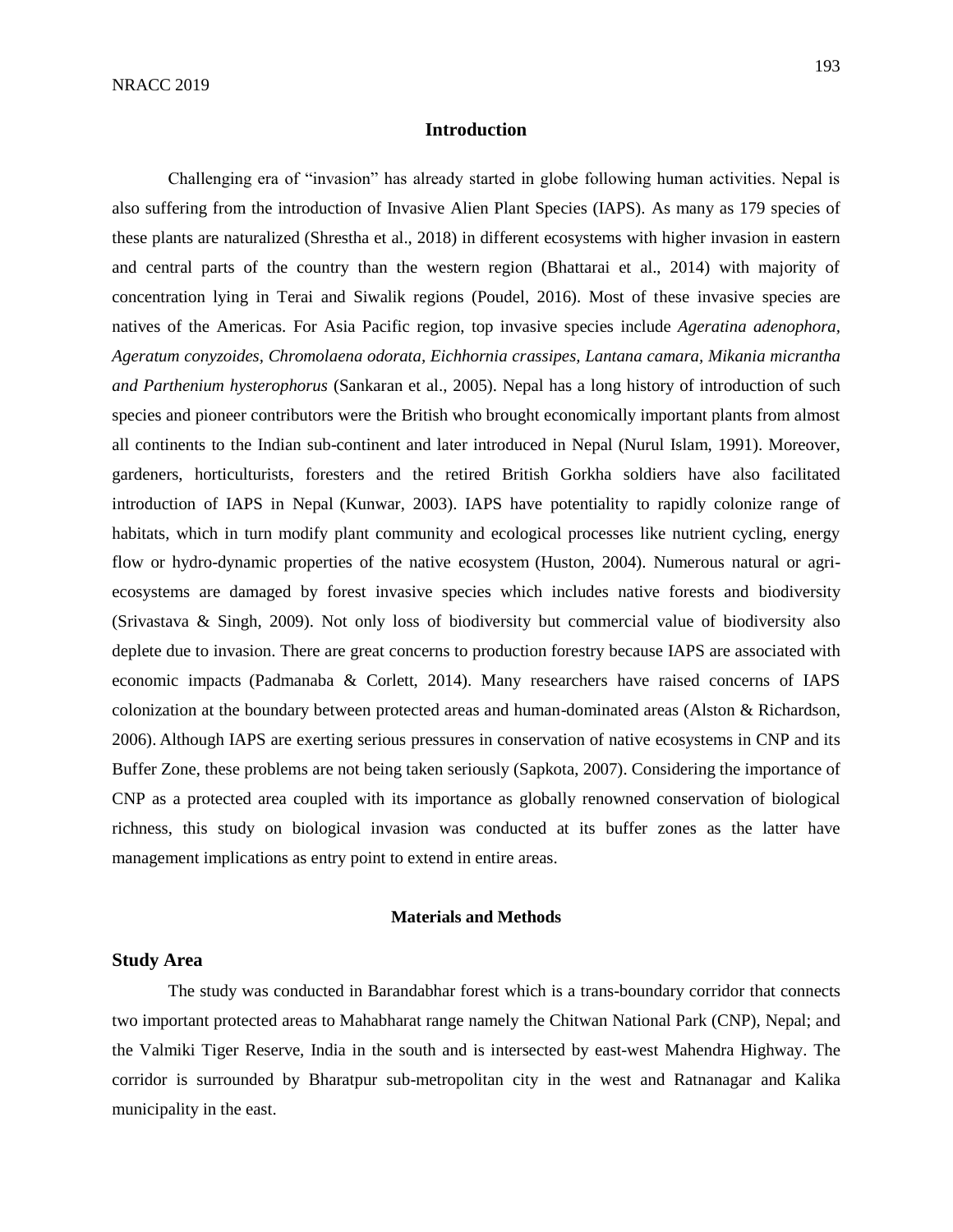Barandabhar forest comprises of vegetation dominated by *Shorea robusta* and partly by tall and short grassland. Winter, summer and monsoon are the notable seasons. Temperature can vary from minimum at 8° C during January to maximum of 37°C during April (DNPWC, 2015). Nine Buffer Zone Community Forests namely Ban Devi Barandabhar (254.25 ha), Nawa Jyoti (62.05 ha), Dakshinkali (165 ha), Batuli Pokhari (67.07 ha), Belsahar (204.40 ha), Tikauli (79.35 ha), Milijuli (45.66 ha), Chitrasen (185.01 ha) and Baghmara (215 ha) were selected as study area and among the nine Buffer Zone Community Forests, Tikauli and Milijuli were selected for vegetation analysis and key informants survey.

#### **Vegetation Sampling**

Systematic sampling was carried out in Tikauli and Milijuli BZCFs.  $25*20$  m<sup>2</sup> quadrates were allocated in front and left side of the sample plot for trees and nested plots of  $5*5$  m<sup>2</sup> and  $1*1$  m<sup>2</sup> quadrates were allocated within the big quadrants for shrubs and herbs respectively (Figure 1). One percent sampling intensity was used for the study. All the species in the plot were counted for the analysis.



**Figure 1** *Layout of sample plot*

Transect walk was started from 100m inside the forest boundary and at every 200m interval, IAPS, canopy cover, and habitat type were observed and recorded in the data sheet. The level of IAPS was measured using a simple ranking of cover within the area through ocular estimation as: 0- absence; 1 - present but coverage < 50%; 2 - High coverage i.e. >50% (Lamichhane et al., 2014). Manual on invasive alien plant species (Bisht et al., 2016) and unpublished field guides were followed along with taxonomic expert's consultation to identify the invasive species. A total of 115 transect segments were intercepted during this study.

#### **Key Informant Survey**

Nine key informants were interviewed using set checklists to document local management practices for IAPS control and history of invasion of IAPS in particular forests. Presidents, members and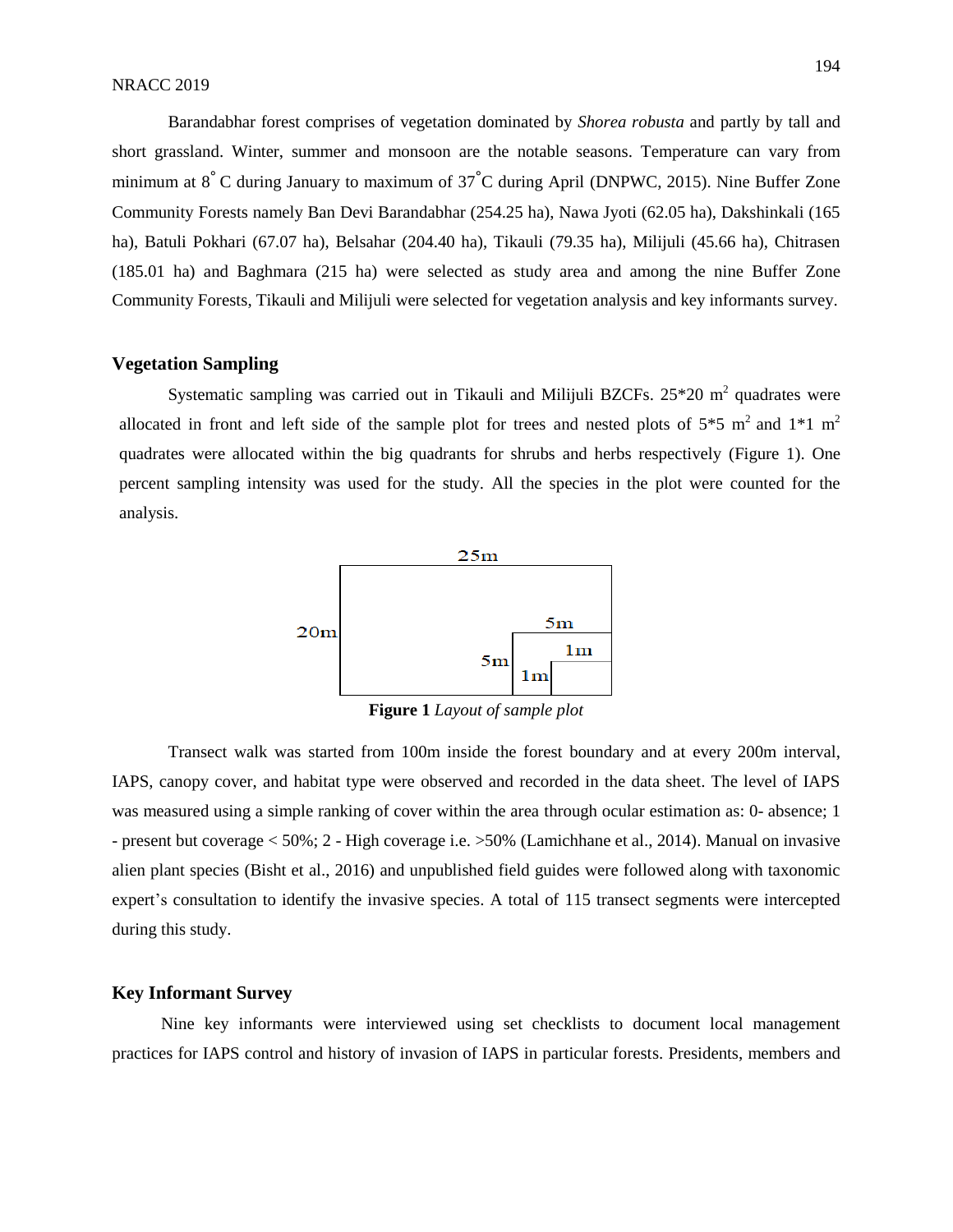forest guard were key informants and one of these informants in each Buffer Zone Community Forests was interviewed to deduce information.

#### **Data Analysis**

The collected data were tabulated, processed and analyzed using Microsoft Excel 2015. The following quantitative characteristics of the vegetation were determined using following formulae.

**Frequency**= $]/I \times 100$ ,  $J = No$ . of quadrates in which the species occurred,  $I = Total$  quadrates studied.

 $Density = \frac{H/I}{A}$  $\frac{M_1}{A}$ , H= Total no. of individual of a species in all the quadrates, I = Total quadrates studies, A= Area of the quadrates.

**Abundance=** $H/I$ **, H = \text{Total no. of individual of a species in all the quadrates, <math>J = \text{No. of quadrates in which}</math>** the species occurred.

**Simpson's index (D)** =  $\frac{\sum n(n-1)}{N(N-1)}$  $(n(n-1), n =$  the total number of organisms of a particular species, N = the total  $N(N-1)$ number of organisms of all species (Simpson, 1949).

**Shannon-Wiener index or**  $\alpha$  **diversity (H') = -**  $\sum$  **pi ln pi, H' = Shannon's diversity index, pi=** proportion of total sample belonging to the i<sup>th</sup> species, ln= log of natural numbers (Shannon's & Weaver, 1963).

#### **Results and Discussion**

Altogether 14 IAPS belonging to nine Families were recorded. This requires urgency in management focus for such diverse number of alien plants. *Asteraceae* was the largest family with six species; remaining eight Families namely *Verbenaceae, Mimosaceae, Pontederiaceae, Araceaesaceae, Papaveraceae, Caesalpiniaceae, Convolvulace* and *Lamiaceae* were represented by only one species each (Table 1).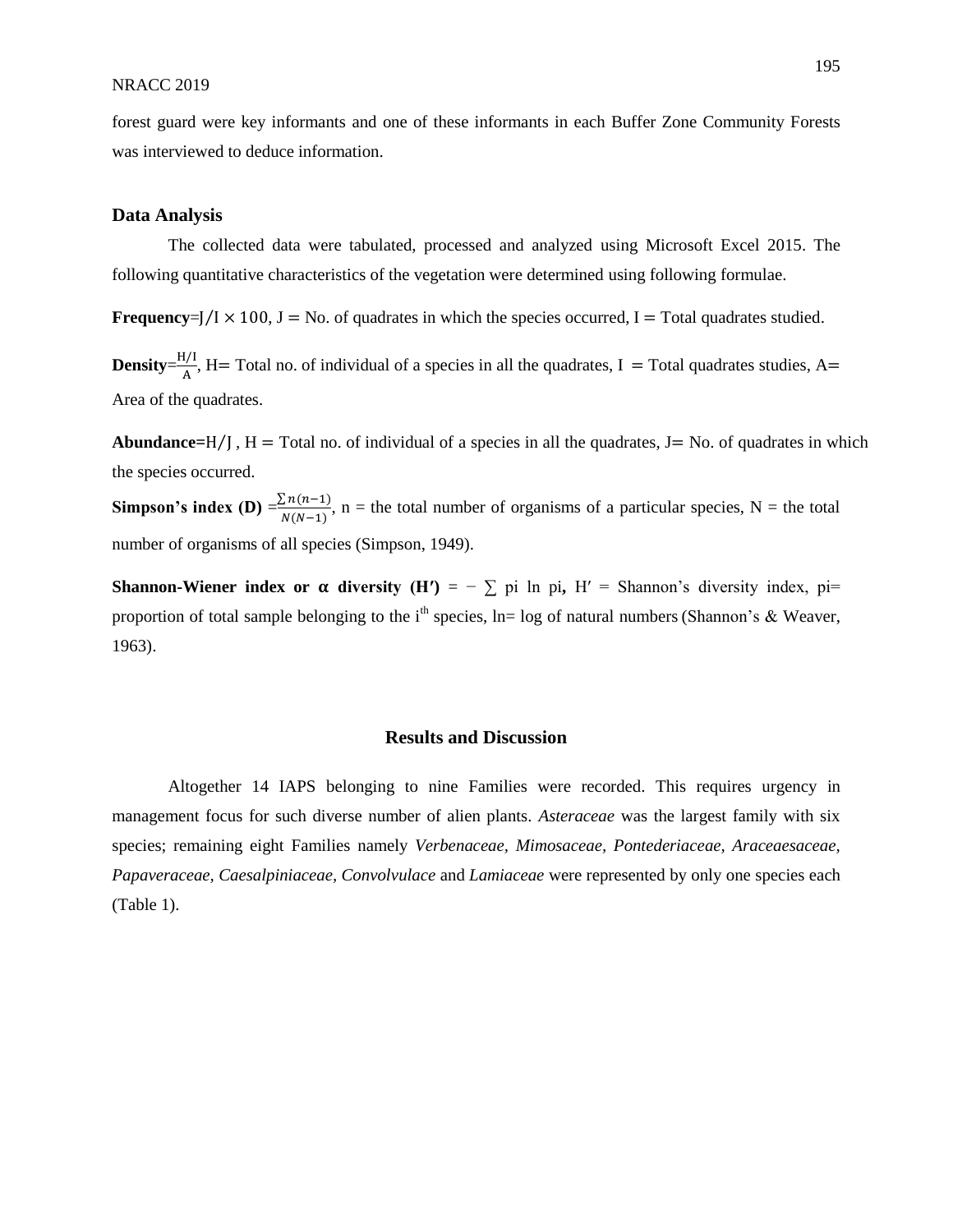| <b>S.N.</b> | <b>Scientific Name</b>   | <b>Local Name</b> | Family          |
|-------------|--------------------------|-------------------|-----------------|
| 1.          | Chromolaena odorata      | Seto Banmara      | Asteraceae      |
| 2.          | Ageratum houstonianum    | Nilo Gandey       | Asteraceae      |
| 3.          | Ageratum conyzoides      | Seto Gandey       | Asteraceae      |
| 4.          | Ageratina adenophora     | Kalo Banmara      | Asteraceae      |
| 5.          | Mikania micrantha        | Lahare Banmara    | Asteraceae      |
| 6.          | Lantana camara           | Kande Banmara     | Verbenaceae     |
| 7.          | Parthenium hysterophorus | Pati Jhar         | Asteraceae      |
| 8.          | Mimosa pudica            | Lajjawati Jhar    | Mimosaceae      |
| 9.          | Eichhornia crassipes     | Jalkumbi          | Pontederiaceae  |
| 10.         | Pistia stratiotes        | Kumbhika          | Araceaesaceae   |
| 11.         | Argemone mexicana        | Gaida Kanda       | Papaveraceae    |
| 12.         | Senna ocidentalis        | Panwar            | Caesalpiniaceae |
| 13.         | Ipomea carnea            | Besaram           | Convolvulace    |
| 14.         | <i>Hyptis suaveolens</i> | Tulsi Jhar        | Lamiaceae       |

**Table 1** *List of IAPS and their local names*

Out of the total segments (n=115) under transect walk, highest occurrence was of *Chromolaena* (in 97 segments), followed by *Ageratum houstoniaum* (in 82 segments), *Mikania* (in 64 segments) and *Ageratum conyzoides* (in 37 segemnts). Maximum observed species with above 50% occurrence was *Mikania* (15) followed by *Chromolaena* (13) (Figure 2). Grassland, wetland and mixed forest were lowest intercepted habitat types. Table 2 shows the occurrence of IAPS and their frequency in different canopy cover. Table 3 shows the occurrence of IAPS and their frequency in different habitats. Occurrence of *Mikania*, *Chromolaena*, *A conyzoides*, *A houstonianum* and *Parthenium* prevailed in both grades of canopy cover density Presence of *L camara* in the study area is in contradiction to previous study (Dangol & Maharjan, 2012) which indicated its presence in the forested area along the Narayani river of CNP. Severe management implications have been always stressed upon *Mikania micrantha* as the most problematic weed for immediate measures to control the species in CNP (Sapkota, 2007). This study has shown *C odorata* and *A houstonianum* need equal management focus for immediate control measures which also agrees with the findings of Shrestha et al (2019) in Chitwan-Annapurna Landscape. Heavy infestation of *C odorata* and *A houstonianum* was observed in both open and closed canopy covers of *Shorea robusta* forest during the transect walk. Barandabhar corridor is invaded by *Lantana* and *Parthenium* at very low extent in comparison to that of *Mikania*, *Chromolaena* and *A conyzoides* under several habitat types and both grades of canopy cover and their presence indicate that they may be possible threat in the future. *Mikania* can occur in wetlands in seepage areas of both perennial and seasonal types (Siwakoti, 2007) and it was found to be dominant in the wetlands of study area. It has been realized that at the moment *Mikania*, *Chromolaena*, *A houstonianum* and *A conyzoides* need intensive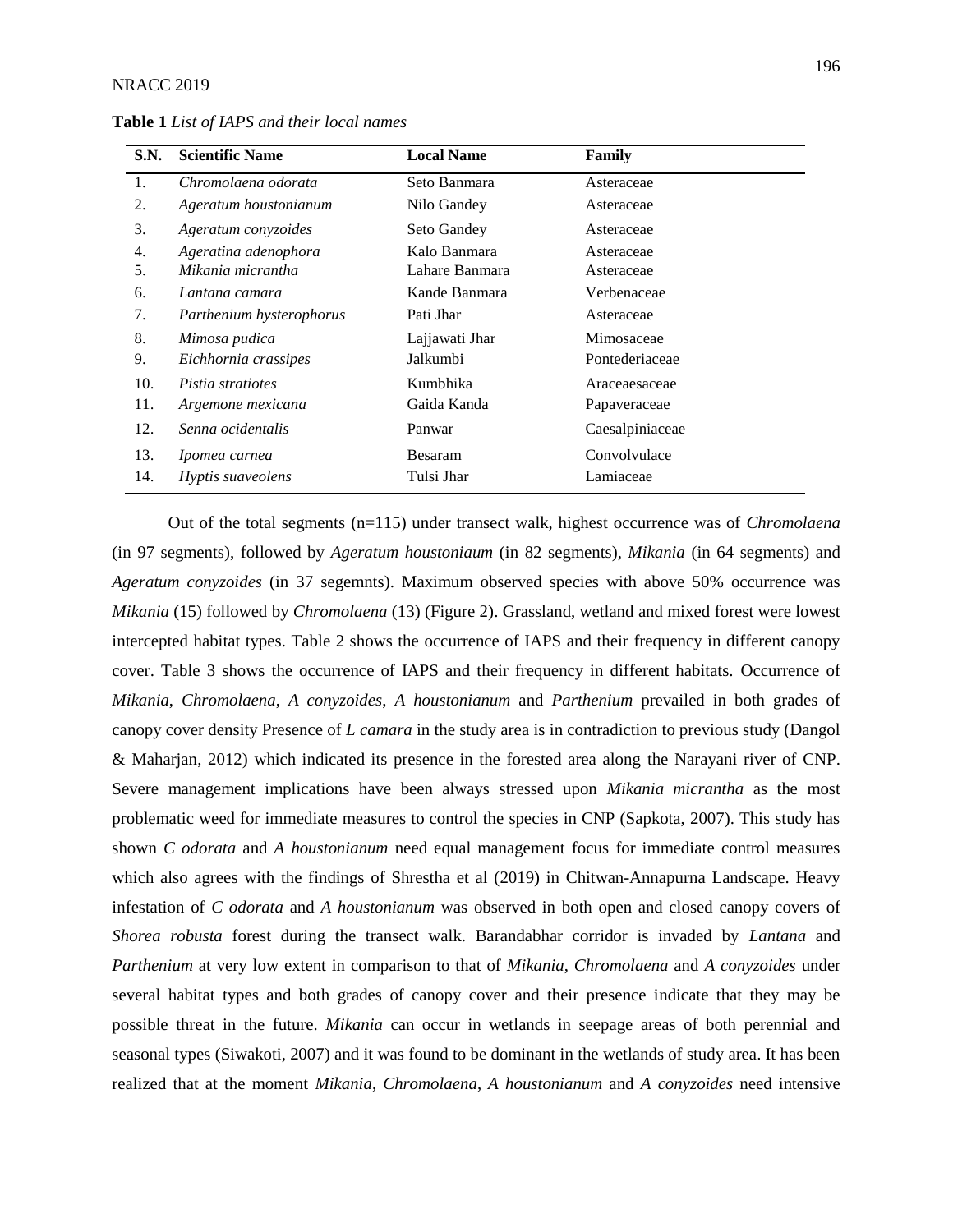management focus for control. In general, forest with open canopy covers have maximum occurrence of IAPS. Most alien plant species are open-habitat species, probably because most introductions have occurred through agriculture and gardening (Rubino et al., 2002). Many authors have stressed that open forest canopy favours alien species where they germinate and develop more rapidly in such micro-sites than in closed canopy (Brothers & Spingarn, 1992; Forrest Meekins & McCarthy, 2001; Meiners et al., 2002). This is due to two mechanisms operated at two scales. At localized scale, germination and growth of IAPS is favourable whereas at landscape scale, open canopy increases seeding rate resulting in rapid colonization in such sites (Charbonneau & Fahrig, 2004).



**Figure 2** *Occurrence of IAPS in number of segments*.

| <b>Species</b>           | <b>Canopy Cover</b> | Not seen | ${<}50\%$ | $>50\%$  |
|--------------------------|---------------------|----------|-----------|----------|
| Mikania micrantha        | Closed              | 30       | 23        | 6        |
|                          | Open                | 21       | 26        | 9        |
| Chromolaena odorata      | Closed              | 11       | 30        | 3        |
|                          | Open                |          | 54        | 10       |
| Lantana camara           | Closed              | 59       | 0         | 0        |
|                          | Open                | 51       |           | $\theta$ |
| Parthenium hysterophorus | Closed              | 54       | 4         |          |
|                          | Open                | 50       |           | 0        |
| Ageratum houstonianum    | Closed              | 23       | 36        | 0        |
|                          | Open                | 10       | 44        | 2        |
| Ageratum conyzoides      | Closed              | 42       | 17        | 0        |
|                          | Open                | 36       | 20        |          |

| Table 2 Occurrence of IAPS and canopy Cover. |  |  |  |  |
|----------------------------------------------|--|--|--|--|
|----------------------------------------------|--|--|--|--|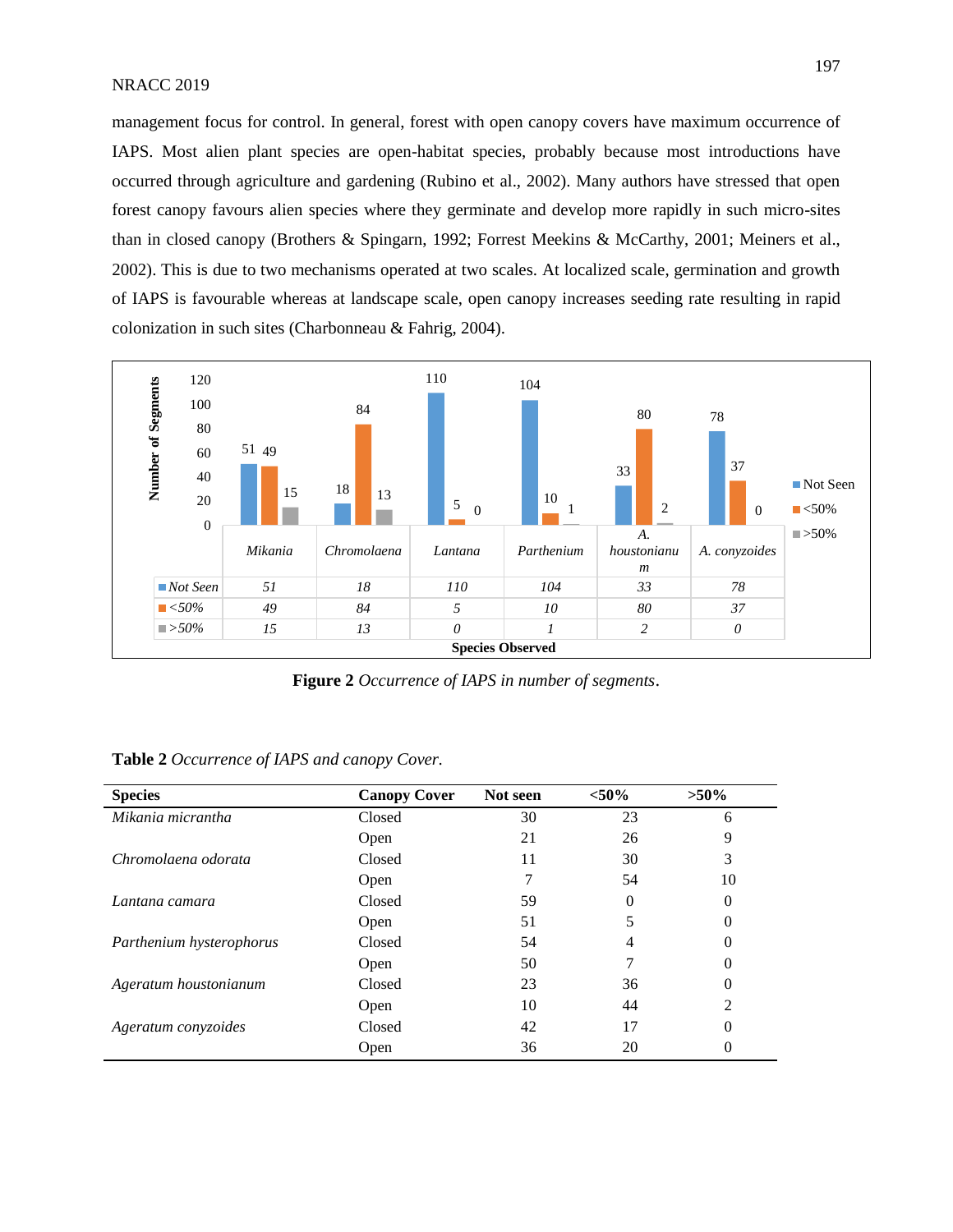#### NRACC 2019

| <b>Species</b> | <b>Habitat type</b> | Not seen         | $<$ 50%          | $>50\%$          |
|----------------|---------------------|------------------|------------------|------------------|
| Mikania        | Grassland           | 1                | 3                | $\boldsymbol{0}$ |
| micrantha      | Mixed               | $\mathbf{1}$     | $\mathbf{1}$     | $\boldsymbol{0}$ |
|                | Riverine            | $\boldsymbol{0}$ | 9                | 13               |
|                | Wetland             | 5                | 12               | $\overline{2}$   |
|                | Sal                 | 44               | 24               | $\overline{0}$   |
| Chromolaena    | Grassland           | 1                | 3                | $\boldsymbol{0}$ |
| odorata        | Mixed               | 1                | $\mathbf{1}$     | $\boldsymbol{0}$ |
|                | Riverine            | 5                | 17               | $\boldsymbol{0}$ |
|                | Wetland             | $\mathbf{1}$     | 3                | $\boldsymbol{0}$ |
|                | Sal                 | 10               | 60               | 13               |
| Lantana camara | Grassland           | $\overline{4}$   | $\boldsymbol{0}$ | $\boldsymbol{0}$ |
|                | Mixed               | 2                | $\theta$         | $\theta$         |
|                | Riverine            | 22               | $\overline{0}$   | $\boldsymbol{0}$ |
|                | Wetland             | $\overline{2}$   | 1                | $\theta$         |
|                | Sal                 | 80               | $\overline{4}$   | $\boldsymbol{0}$ |
| Parthenium     | Grassland           | 2                | 2                | $\theta$         |
| hysterophorus  | Mixed               | $\overline{2}$   | $\boldsymbol{0}$ | $\boldsymbol{0}$ |
|                | Riverine            | 13               | 8                | 1                |
|                | Wetland             | 5                | $\boldsymbol{0}$ | $\boldsymbol{0}$ |
|                | Sal                 | 82               | $\theta$         | $\Omega$         |
| Ageratum       | Grassland           | $\overline{2}$   | $\overline{c}$   | $\boldsymbol{0}$ |
| houstonianum   | Mixed               | $\overline{0}$   | $\overline{c}$   | $\boldsymbol{0}$ |
|                | Riverine            | 15               | $\overline{7}$   | $\theta$         |
|                | Wetland             |                  |                  |                  |
|                |                     | $\overline{0}$   | 10               | $\boldsymbol{2}$ |
|                | Sal                 | 15               | 59               | $\mathbf{1}$     |
| Ageratum       | Grassland           | $\overline{4}$   | $\boldsymbol{0}$ | $\boldsymbol{0}$ |
| conyzoides     | Mixed               | $\overline{2}$   | $\overline{0}$   | $\boldsymbol{0}$ |
|                | Riverine            | 18               | $\overline{4}$   | $\boldsymbol{0}$ |
|                | Wetland             | 3                | 10               | $\theta$         |
|                | Sal                 | 51               | 23               | $\boldsymbol{0}$ |

**Table 3** *Occurrence of IAPS vs Habitat Types.*

Vegetation analysis data shows that high density of flora in Milijuli than that of Tikauli. However the density of invasive species is high in Milijuli than non-invasive species Total density of flora was higher in Milijuli than in Tikauli BZCF (Figure 3; Table 4). In *Shorea* dominated forests, *C odorata* and *A conyzoides* were found to be most invasive plants invading Milijuli and Tikauli forests in general (however only record of *C odorata* in Tikauli). Both these forests are close to each other under similar management regime i.e. under hands of community. However, in Tikauli BZCF, both Simpsons and Shannon-Wiener diversity index is higher to that of Milijuli (Table5). This is due to low infestation of invasive species and greater number of non-invasive species in the forest than Milijuli BZCF.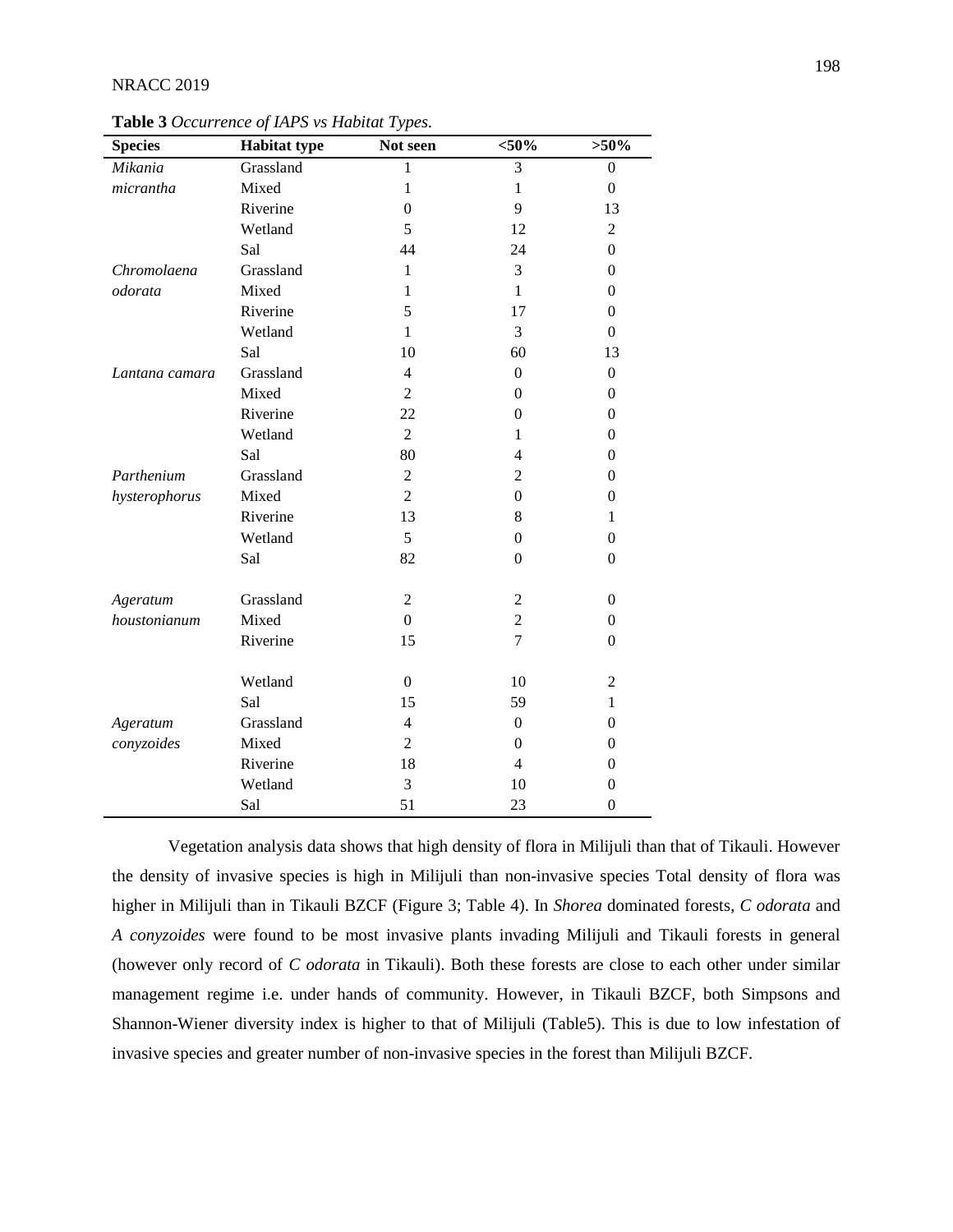It is clearly shown that under similar management status how invasive species are varying in infestation at spatial scale in forest. There is urgent requirement of suitable control methods to be adopted in Milijuli BZCF to minimize invasive species and enhance native flora of the forest in intensive scale to that of Tikauli.



**Figure 3** *Comparison of density of flora of both community forests*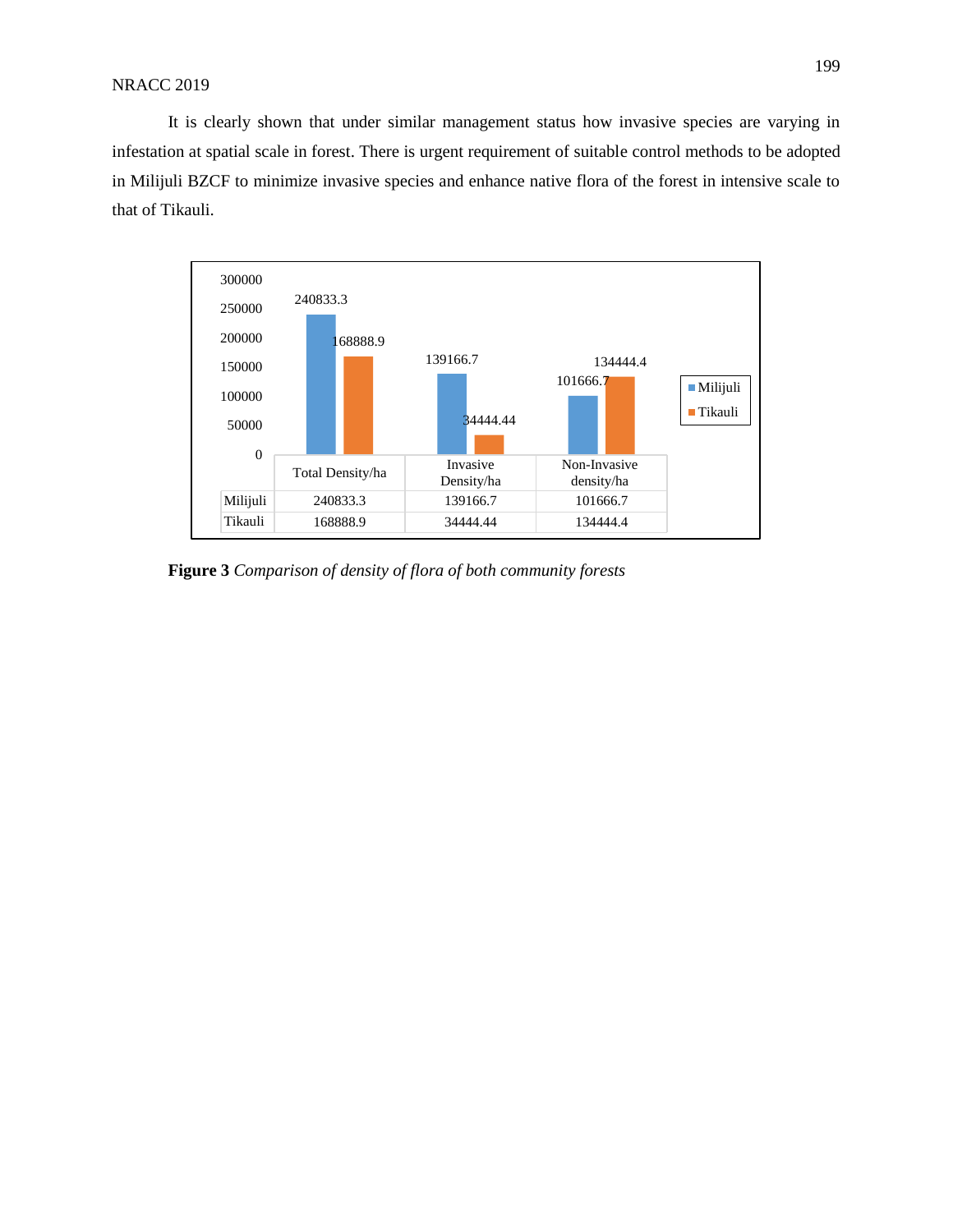.

| <b>Milijuli Buffer Zone Community Forest</b> |                |                |           |                  | <b>Tikauli Buffer Zone Community Forest</b> |                |                |                  |                  |
|----------------------------------------------|----------------|----------------|-----------|------------------|---------------------------------------------|----------------|----------------|------------------|------------------|
| <b>Species</b>                               | <b>Numbers</b> | <b>Density</b> | Frequency | <b>Abundance</b> | <b>Species</b>                              | <b>Numbers</b> | <b>Density</b> | <b>Frequency</b> | <b>Abundance</b> |
| Chromolaena odorata                          | 112            | 93333.33       | 75        | 12.44            | Chromolaena odorata                         |                | 7777.78        | 33.33            | 2.33             |
| Mikania micrantha                            | 15             | 12500          | 8.33      | 15               | Shorea robusta                              | 93             | 103333.33      | 100              | 10.33            |
| Hyptis suaveolens                            | 12             | 10000          | 8.33      | 12               | Clerodendron infortunatum                   | 23             | 25555.56       | 55.56            | 4.6              |
| Ageratum convzoides                          | 20             | 16666.67       | 8.33      | 20               | Flemingia spp                               | 19             | 21111.11       | 33.33            | 6.33             |
| Shorea robusta                               | 81             | 67500          | 91.67     | 7.364            | Maesa chisia                                |                | 1111.11        | 11.11            |                  |
| Terminalia tomentosa                         | 3              | 2500           | 8.33      | 3                | Myrsine semiserrata                         |                | 1111.11        | 11.11            |                  |
| Clerodendron infortunatum                    | 35             | 29166.67       | 33.33     | 8.75             | Argemone mexicana                           | 2              | 2222.22        | 11.11            |                  |
| Hymenodictyon exelsum                        | 4              | 3333.33        | 8.33      | 4                | Pogostemon benghalensis                     | 2              | 2222.22        | 11.11            | 2                |
| Maesa chisia                                 | 6              | 5000           | 8.33      | 6                | Lallea coromegelica                         | 4              | 4444.44        | 11.11            | 4                |
| koenigii                                     |                | 833.33         | 8.33      |                  |                                             |                |                |                  |                  |

*.*

**Table 2** *Ecological indices of Milijuli and Tikauli Buffer Zone Community Forest.*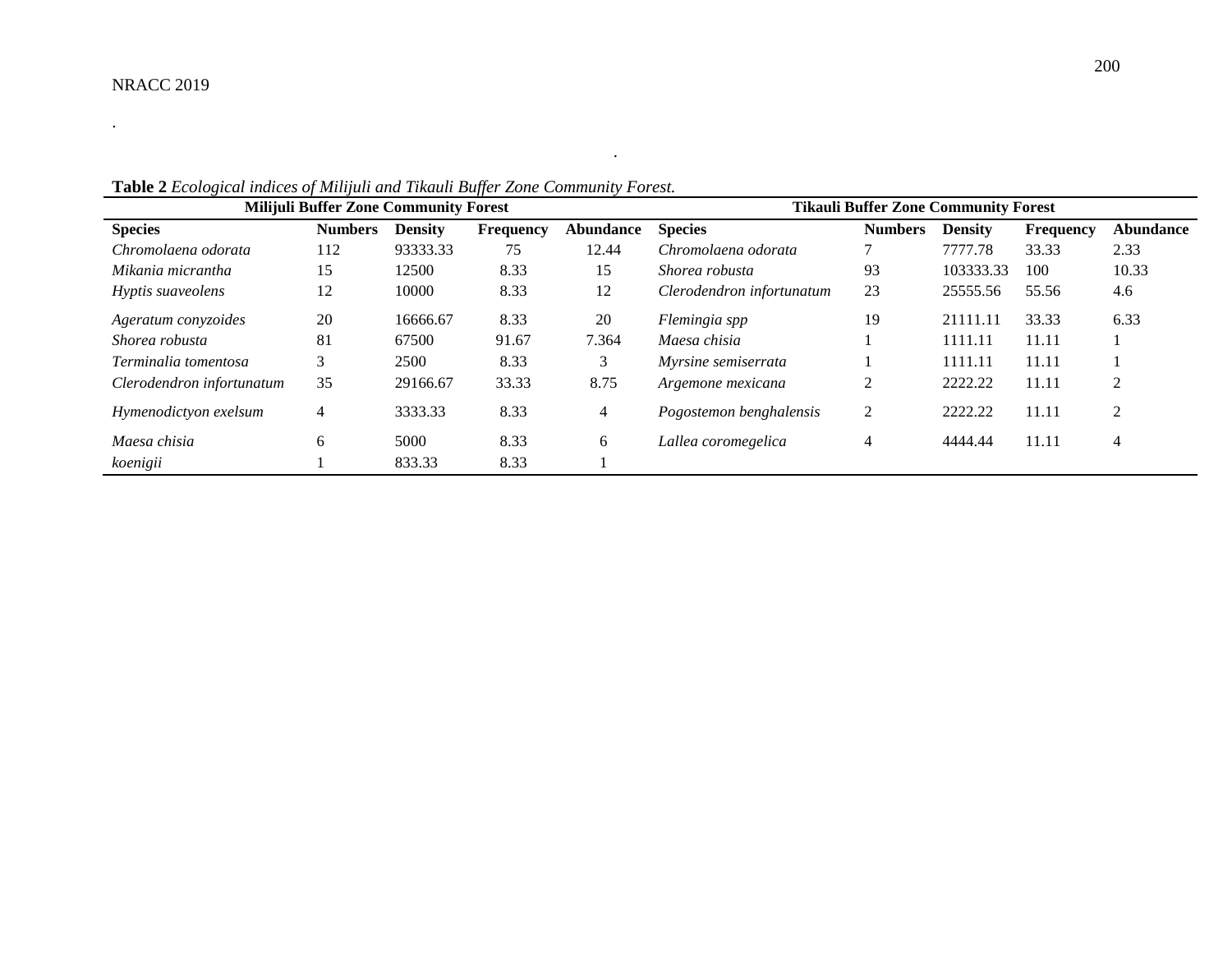#### NRACC 2019

# **Diversity index Tikauli BZCF Milijuli BZCF**  Simpson's Diversity Index (D) 0.26 0.32 Shannon-Wiener Diversity index (H') 1.75 1.51

#### **Table 3** *Diversity Index*

### **Control measures**

Various control measures such as cutting, uprooting and fire were practised by the users in both but most of these measures seem to have failed in controlling the invasive species. Figure 4 and 5 respectively show the existing applied control measures and suggested control measures in the study area.







Uprooting has been suggested to be most effective method by respondents and it should be exercised at regular interval particularly before flowering and fruiting season. Some of the respondents shared that invasive species were not found in large scale like present days before the introduction of community forestry. This may be because of the trampling effects which restrict the species to grow by making the soil compact. They also believe that transportation or road access may have brought the weed in their localities while some of them shared that weeds originates after the flood of 2050 BS (1993 AD).

.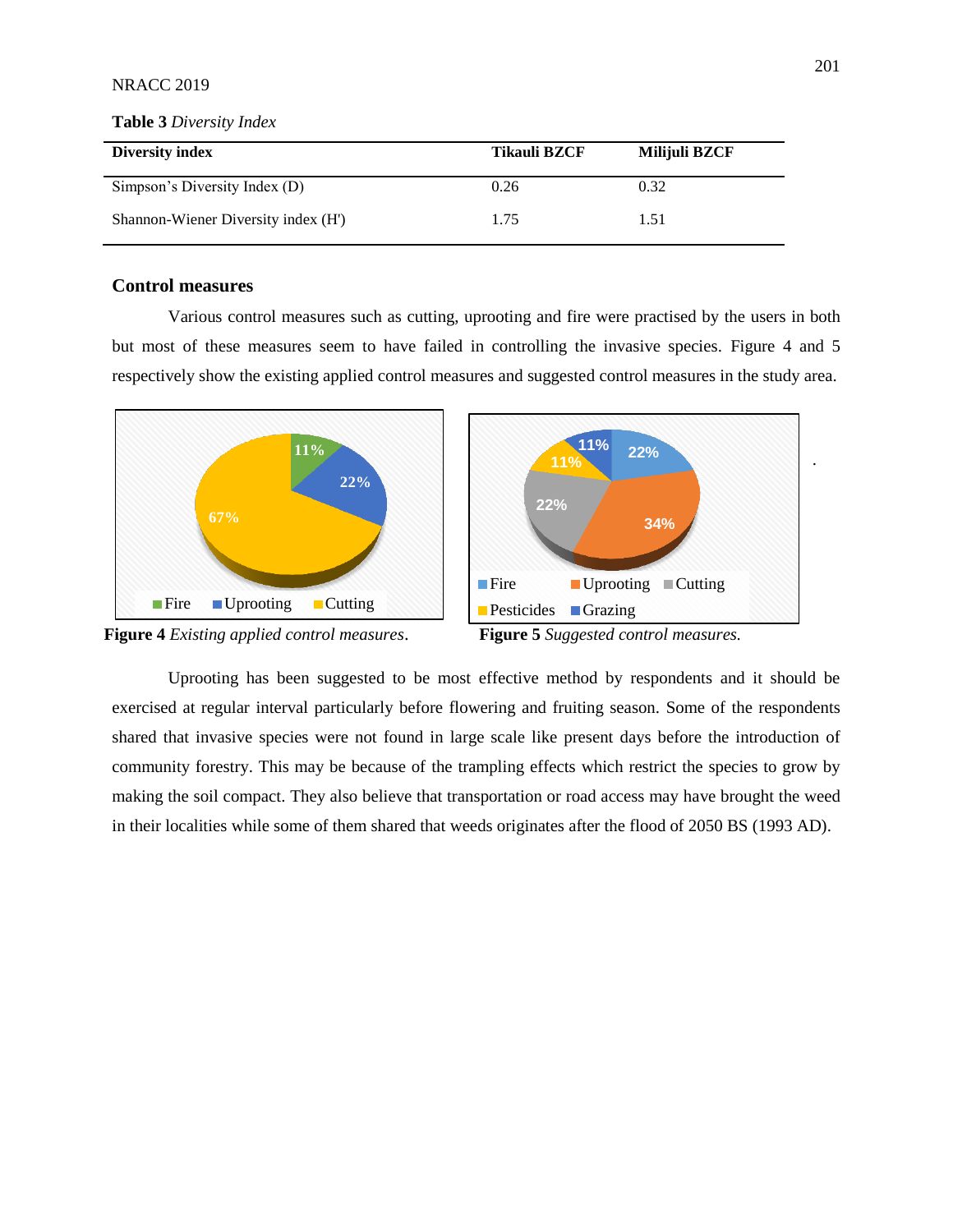#### **Conclusion**

Altogether 14 species of IAPS were recorded in the study site. The occurrence of *C odorata* is the highest. Diversity of Tikauli is higher to that of Milijuli BZCF. *Shorea* forest with open canopy has maximum hold of two species; *Chromolaena* and *A houstonianum*. High invasion was seen in Milijuli to that of Tikauli BZCF but the density of regeneration of native species was higher in Tikauli BZCF. This study shows that invasive plants reduce the regeneration which was evident by low density of noninvasive plants in highly infested area. Most of the control measures are not effective. Regular assessment and monitoring of the IAPS is necessary to understand the problem and their impacts. Early detection of IAPS by user groups of BZCFs in order to apply best control practices and prevent the further invasion is crucial. Permanent experimental plots can be established at different sites invaded by highly problematic IAPS to assess the effectiveness of restoring native species after removal of the IAPS. Identification and awareness program by CNP authority to local community about impacts and their control measures are recommended with this study.

## **Acknowledgement**

We are thankful to the Department of National Park and Wildlife Conservation (DNPWC) for the permission to undertake this study. We are indebted to National Trust for Nature Conservation-Biodiversity Conservation Center for the financial support. Gracious thanks to Anil Prasai and Babu Ram Lamichhane for their mental investment to shape this article. Cordial thanks to Ruchi Timilsena for her help.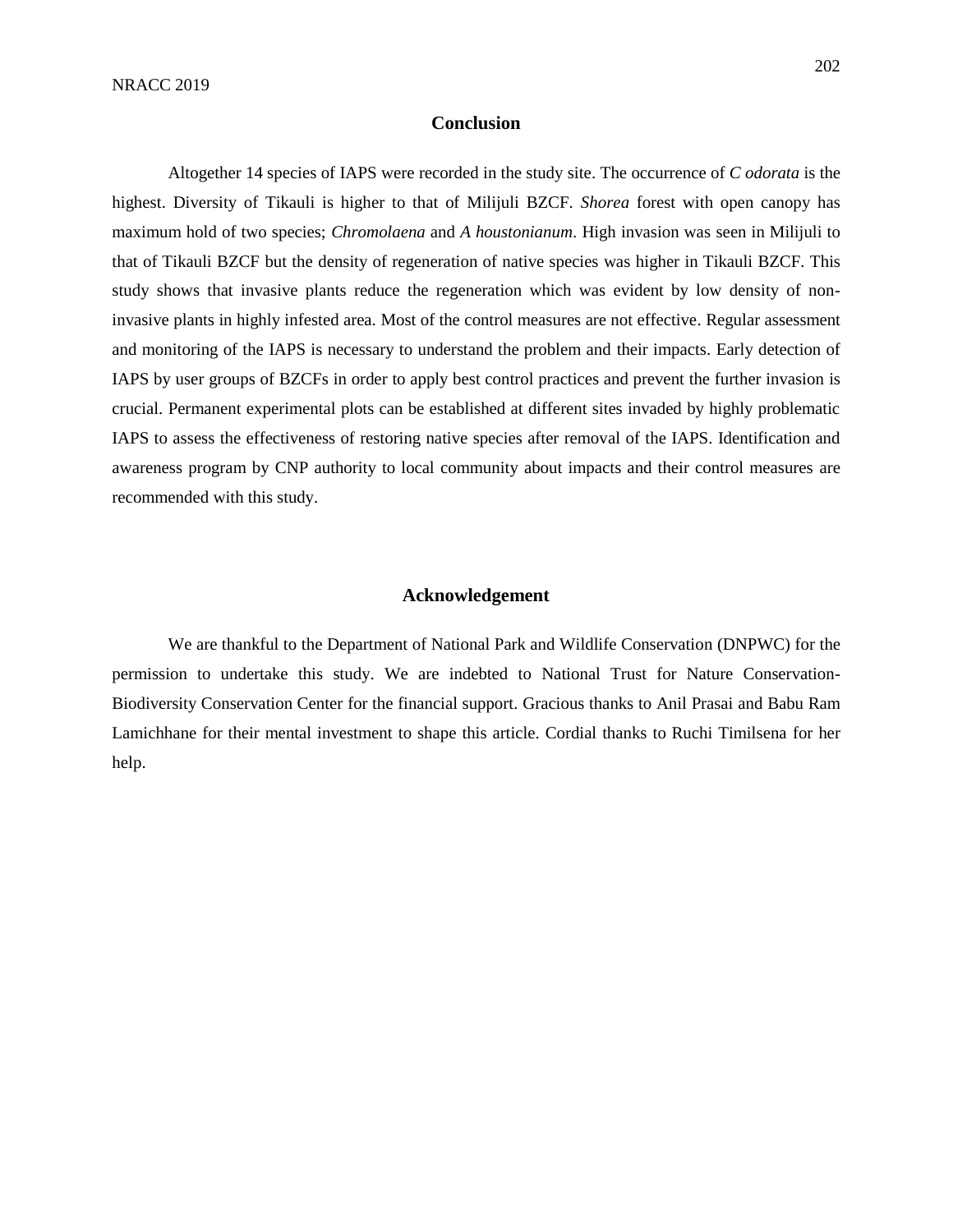#### **References**

- Alston, K. P., & Richardson, D. M. (2006). The roles of habitat features, disturbance, and distance from putative source populations in structuring alien plant invasions at the urban/wildland interface on the cape Peninsula, south Africa. *Biological Conservation*, 132(2), 183-198.
- Bhattarai, K. R., Måren, I. E., & Subedi, S. C. (2014). Biodiversity and invasibility: Distribution patterns of invasive plant species in the himalayas, Nepal. *Journal of Mountain Science*, 11(3), 688-696.
- Bisht, N., Joshi, S., Shrestha, B. B., Yi, S., Chaudhary, R. P., Kotru, R., & Wu, N. (2016). Manual on invasive alien plant species in Kailash Sacred Landscape-Nepal. *Manual on invasive alien plant species in Kailash Sacred Landscape-Nepal.*
- Brothers, T. S., & Spingarn, A. (1992). Forest fragmentation and alien plant invasion of central Indiana old‐growth forests. *Conservation Biology*, 6(1), 91-100.
- Charbonneau, N. C., & Fahrig, L. (2004). Influence of canopy cover and amount of open habitat in the surrounding landscape on proportion of alien plant species in forest sites. *Ecoscience*, 11(3), 278- 281.
- Dangol, D. R., & Maharjan, K. L. (2012). Spatial and temporal dynamics of flora in forest, grassland and common land ecosystems of western Chitwan, Nepal*. Kokusai Kyoryoku Kenkyushi*, 18(4), 77.
- DNPWC. (2015). Chitwan National Park and Buffer Zone Management Plan: 2013-2017. Department of National Parks and Wildlife Conservation, Kathmandu, Nepal.
- Forrest Meekins, J., & McCarthy, B. C. (2001). Effect of environmental variation on the invasive success of a nonindigenous forest herb. *Ecological Applications*, 11(5), 1336-1348.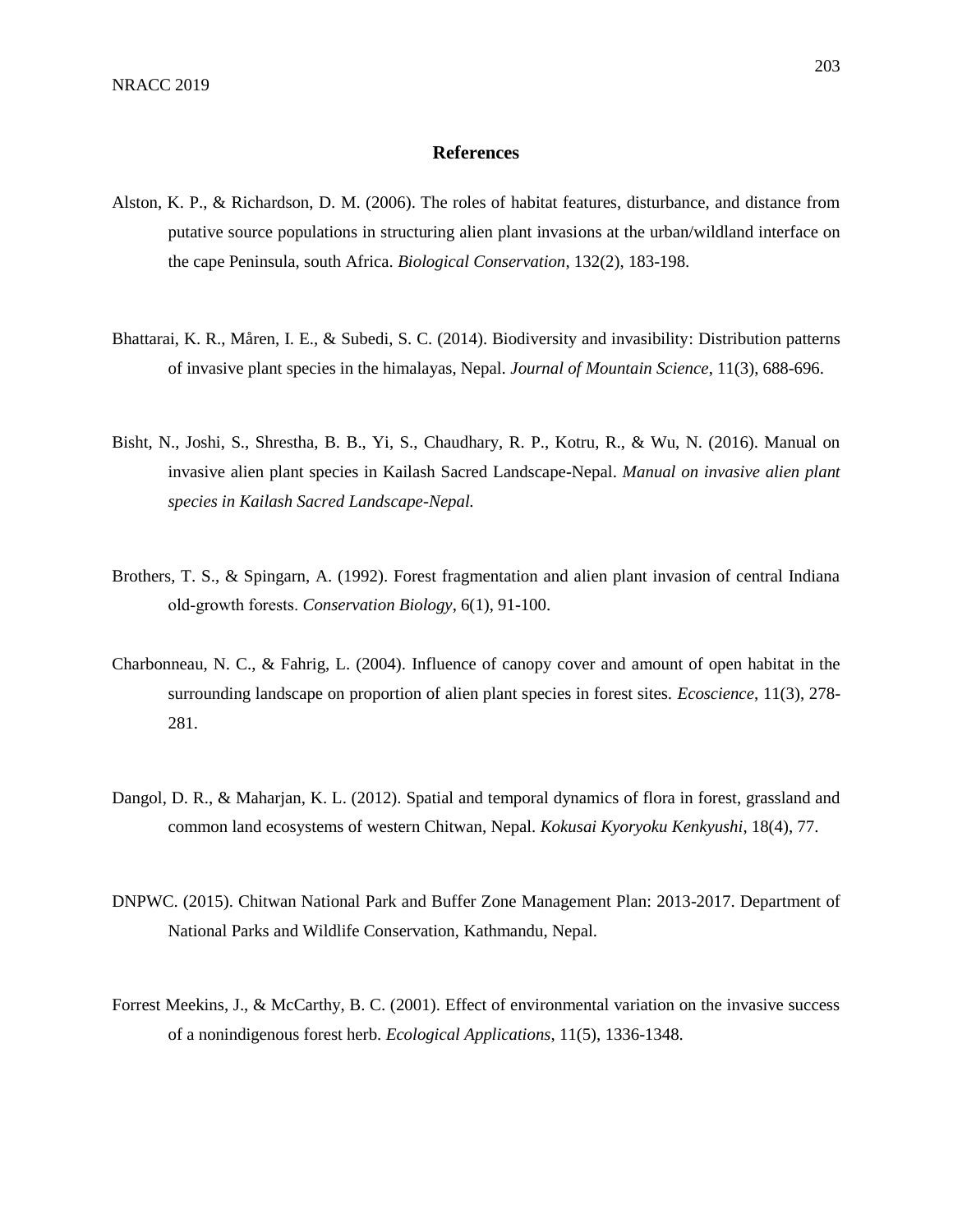- Huston, M. A. (2004). Management strategies for plant invasions: Manipulating productivity, disturbance, and competition. *Diversity and Distributions*, 10(3), 167-178.
- Kunwar, R. M. (2003). Invasive alien plants and Eupatorium: Biodiversity and livelihood. *Himalayan Journal of sciences*, 1(2), 129-133.
- Lamichhane, B. R., Subedi, N., Chapagain, N. R., Dhakal, M., Pokheral, C. P., Murphy, S. T., & Amin, R. (2014). Status of Mikania micrantha invasion in the rhino habitat of Chitwan National Park, Nepal. In *proceedings of the international conference on invasive alien species management, Chitwan, Nepal*, 25-27 March 2014, 52-60. National Trust for Nature Conservation (NTNC).
- Meiners, S. J., Pickett, S. T., & Cadenasso, M. L. (2002). Exotic plant invasions over 40 years of old field successions: Community patterns and associations. *Ecography*, 25(2), 215-223.
- Nurul Islam, A. K. M. (1991). Two centuries of plant studies in Bangladesh and adjacent regions. Asiatic Society of Bangladesh.
- Padmanaba, M., & Corlett, R. T. (2014). Minimizing risks of invasive alien plant species in tropical production forest management. *Forests*, 5(8), 1982-1998.
- Poudel, S. (2016). Diversity and distribution of invasive alien plant species along road network in western Nepal. (Doctoral dissertation, Master's thesis, Central Department of Botany, Tribhuvan University, Kathmandu, Nepal).
- Rubino, D., Williams, C. E., & Moriarity, W. J. (2002). Herbaceous layer contrast and alien plant occurrence in utility corridors and riparian forests of the Allegheny high plateau. *Journal of the Torrey Botanical Society*, 125-135.
- Sankaran, K. V., Murphy S. T., & Sreenivasan, M. A. (2005). When good trees turn bad: The unintended spread of introduced plantation tree species in India. *The unwelcome guests*.